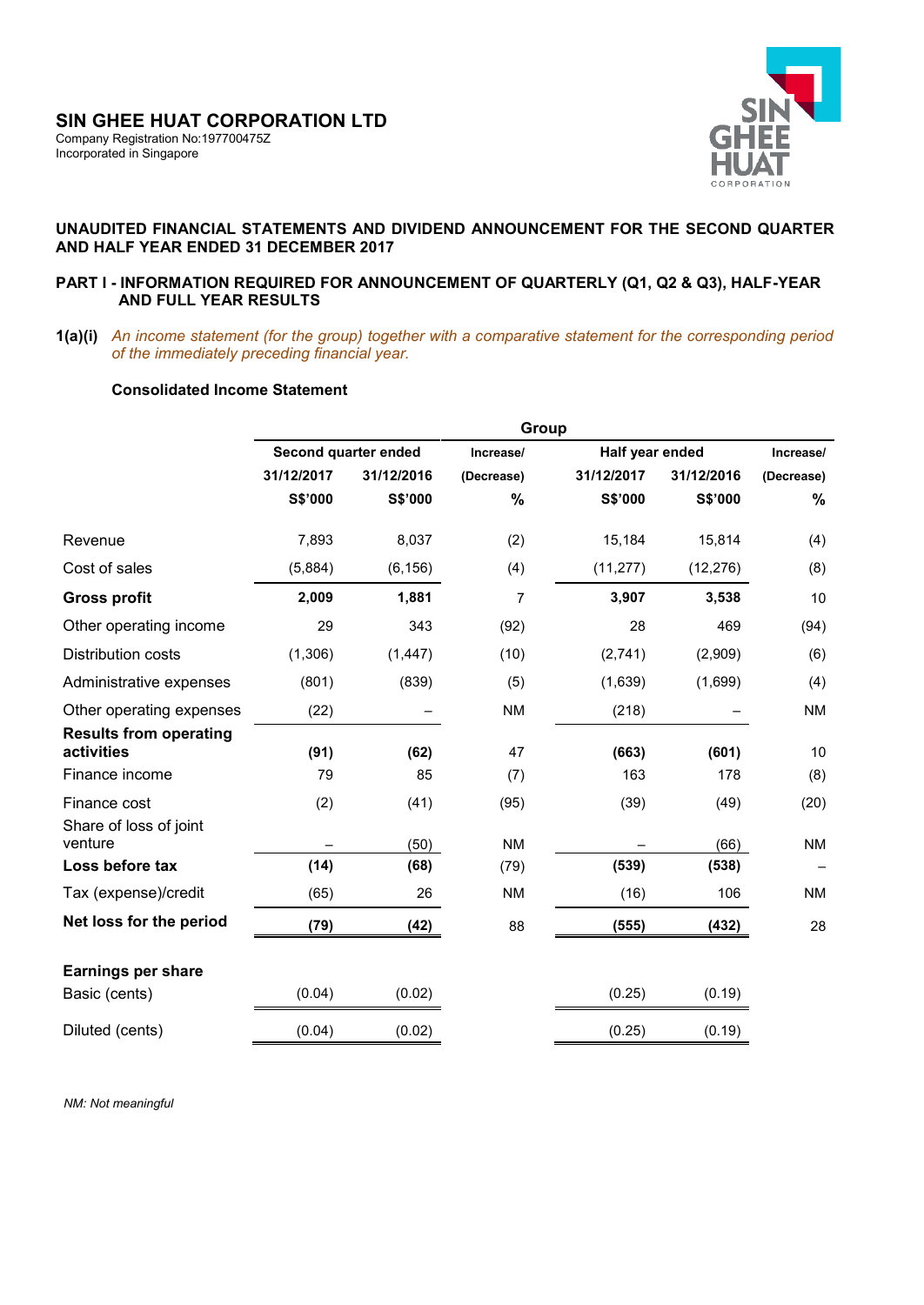# **1(a)(ii) Consolidated Statement of Comprehensive Income**

|                                                                                                     | Group                |                 |            |                 |            |            |  |
|-----------------------------------------------------------------------------------------------------|----------------------|-----------------|------------|-----------------|------------|------------|--|
|                                                                                                     | Second quarter ended |                 | Increase/  | Half year ended |            | Increase/  |  |
|                                                                                                     | 31/12/2017           | 31/12/2016      | (Decrease) | 31/12/2017      | 31/12/2016 | (Decrease) |  |
|                                                                                                     | S\$'000              | S\$'000         | %          | S\$'000         | S\$'000    | %          |  |
| Net loss for the period                                                                             | (79)                 | (42)            | 88         | (555)           | (432)      | 28         |  |
| <b>Other comprehensive</b><br>income:<br>Foreign currency<br>translation difference<br>arising from |                      |                 |            |                 |            |            |  |
| consolidation                                                                                       | (7)                  | 10 <sup>°</sup> | <b>NM</b>  | (1)             | 9          | <b>NM</b>  |  |
| <b>Total comprehensive</b><br>income for the period                                                 | (86)                 | (32)            | 169        | (556)           | (423)      | 31         |  |
| <b>Attributable to:</b>                                                                             |                      |                 |            |                 |            |            |  |
| Equity holders of the<br>Company                                                                    | (86)                 | (32)            | 169        | (556)           | (423)      | 31         |  |
| <b>Total comprehensive</b><br>income for the period                                                 | (86)                 | (32)            | 169        | (556)           | (423)      | 31         |  |

**1(a)(iii)** Net loss for the period has been arrived at after crediting/(charging) the following:

|                                                 | Group                    |                |                 |            |  |  |
|-------------------------------------------------|--------------------------|----------------|-----------------|------------|--|--|
|                                                 | Second quarter ended     |                | Half year ended |            |  |  |
|                                                 | 31/12/2017<br>31/12/2016 |                | 31/12/2017      | 31/12/2016 |  |  |
|                                                 | S\$'000                  | <b>S\$'000</b> | <b>S\$'000</b>  | S\$'000    |  |  |
|                                                 |                          |                |                 |            |  |  |
| Depreciation of property, plant and equipment   | (243)                    | (262)          | (488)           | (508)      |  |  |
| Foreign exchange (loss)/gain                    | (13)                     | 289            | (218)           | 380        |  |  |
| Finance income                                  | 79                       | 85             | 163             | 178        |  |  |
| Recovery of allowance for doubtful debts, trade | -                        | 15             |                 | 15         |  |  |
| Allowance for inventory impairment, net         | (193)                    | (48)           | (230)           | (156)      |  |  |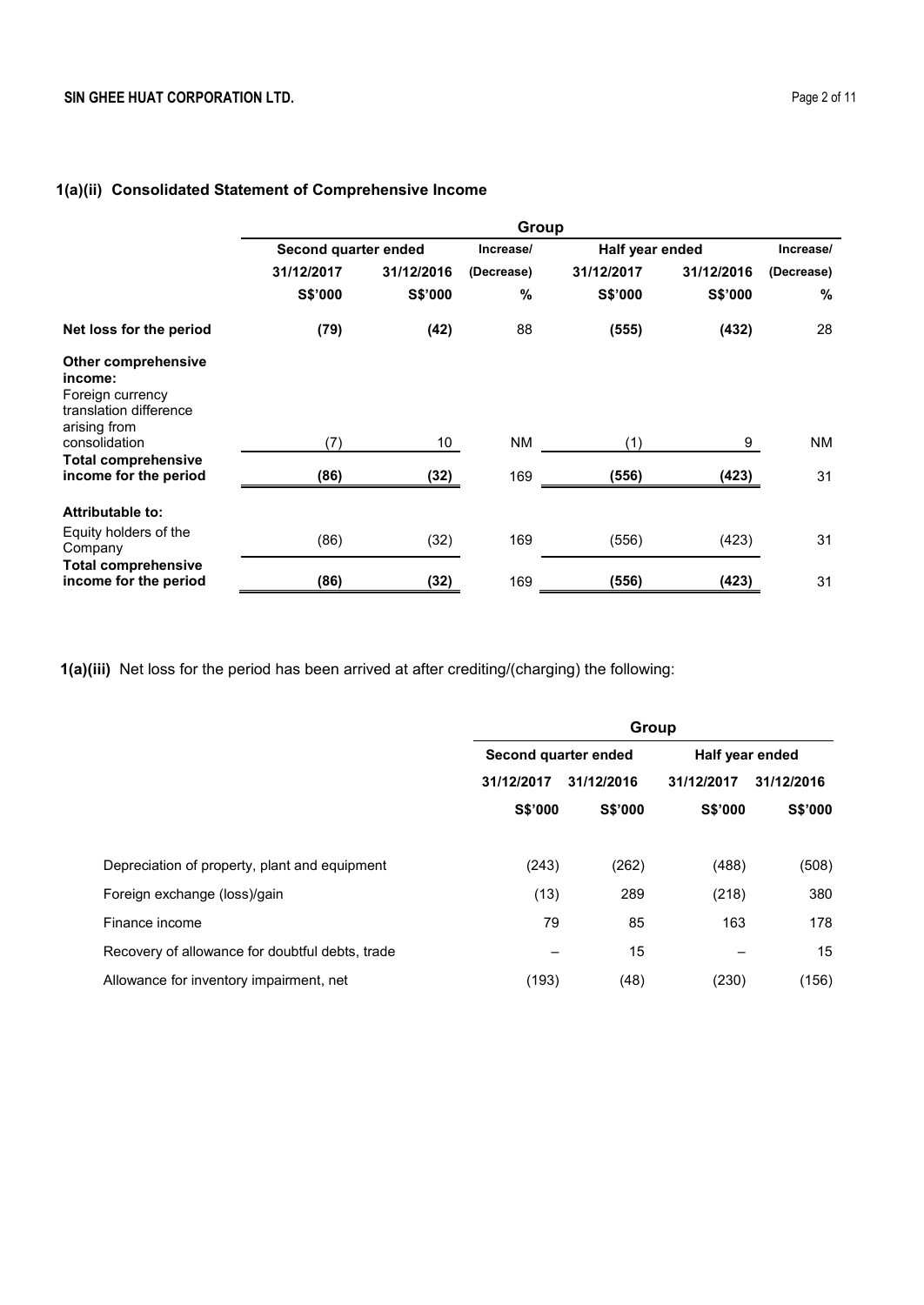**(b)(i)** *A balance sheet (for the issuer and group), together with a comparative statement as at the end of the immediately preceding financial year.*

# **Statement of Financial Position**

|                                      | Group                    |            | Company    |            |
|--------------------------------------|--------------------------|------------|------------|------------|
|                                      | 31/12/2017               | 30/06/2017 | 31/12/2017 | 30/06/2017 |
|                                      | S\$'000                  | S\$'000    | S\$'000    | S\$'000    |
| <b>Non-current assets</b>            |                          |            |            |            |
| Property, plant and equipment        | 7,054                    | 7,499      | 6,776      | 7,170      |
| Investment in subsidiaries           |                          |            | 6,666      | 6,666      |
| Investment in joint venture          | $\overline{\phantom{0}}$ |            | 50         | 50         |
| Other financial assets               | 1,002                    | 2,038      | 1,002      | 2,038      |
| Deferred tax assets                  | 290                      | 303        | 209        | 217        |
|                                      | 8,346                    | 9,840      | 14,703     | 16,141     |
| <b>Current assets</b>                |                          |            |            |            |
| Inventories                          | 38,485                   | 36,865     | 27,226     | 27,253     |
| Trade and other receivables          | 9,446                    | 10,233     | 15,403     | 15,839     |
| Other financial assets               |                          | 1,000      |            | 1,000      |
| Current tax recoverables             |                          | 15         |            | 17         |
| Cash and cash equivalents            | 30,275                   | 29,737     | 27,958     | 26,929     |
|                                      | 78,206                   | 77,850     | 70,587     | 71,038     |
| <b>Total assets</b>                  | 86,552                   | 87,690     | 85,290     | 87,179     |
| <b>Equity attributable to equity</b> |                          |            |            |            |
| holders of the Company               |                          |            |            |            |
| Share capital                        | 45,750                   | 45,750     | 45,750     | 45,750     |
| <b>Revaluation reserve</b>           | 2,916                    | 2,916      | 2,916      | 2,916      |
| Currency translation reserve         | 79                       | 80         |            |            |
| Retained earnings                    | 34,727                   | 35,726     | 35,390     | 36,193     |
| Total equity                         | 83,472                   | 84,472     | 84,056     | 84,859     |
| <b>Current liabilities</b>           |                          |            |            |            |
| Trade and other payables             | 2,470                    | 2,769      | 1,226      | 2,320      |
| <b>Borrowings</b>                    | 597                      | 449        |            |            |
| <b>Current tax liabilities</b>       | 13                       |            | 8          |            |
|                                      | 3,080                    | 3,218      | 1,234      | 2,320      |
| <b>Total liabilities</b>             | 3,080                    | 3,218      | 1,234      | 2,320      |
| <b>Total equity and liabilities</b>  | 86,552                   | 87,690     | 85,290     | 87,179     |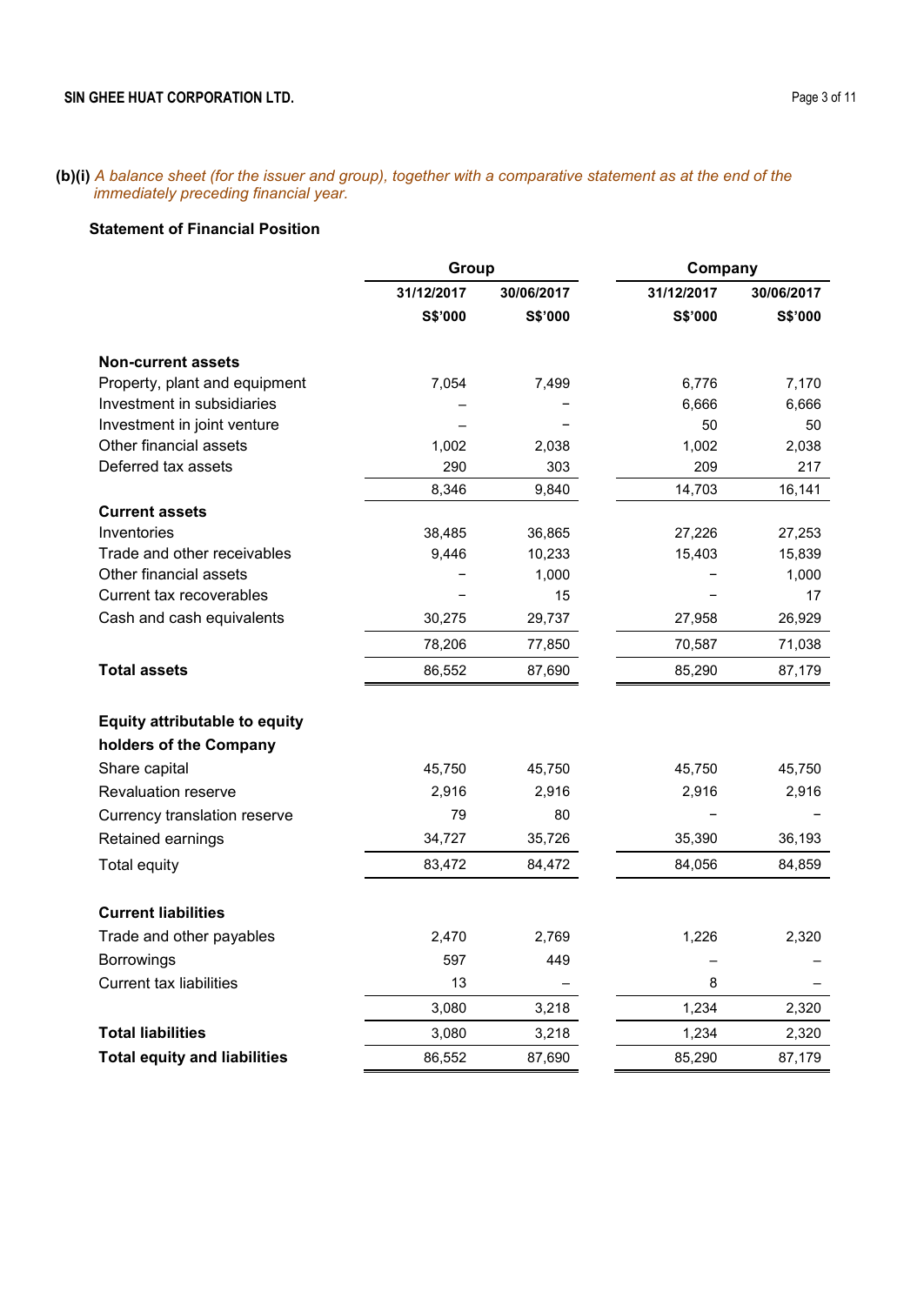### **1(b)(ii)** *Aggregate amount of group's borrowings and debt securities*

# **Amount repayable in one year or less, or on demand (\$'000)**

|   | As at 31 December 2017 | As at 30 June 2017 |           |
|---|------------------------|--------------------|-----------|
|   | Secured Unsecured      | Secured            | Unsecured |
| - | 597                    | -                  | 449       |

### **Amount repayable after one year (\$'000)**

| As at 31 December 2017 |         | As at 30 June 2017 |
|------------------------|---------|--------------------|
| Secured Unsecured      | Secured | Unsecured          |
|                        |         |                    |

# **Details of any collateral**

The unsecured group borrowings comprised trade financing facility utilised by a subsidiary arising from the ordinary course of business.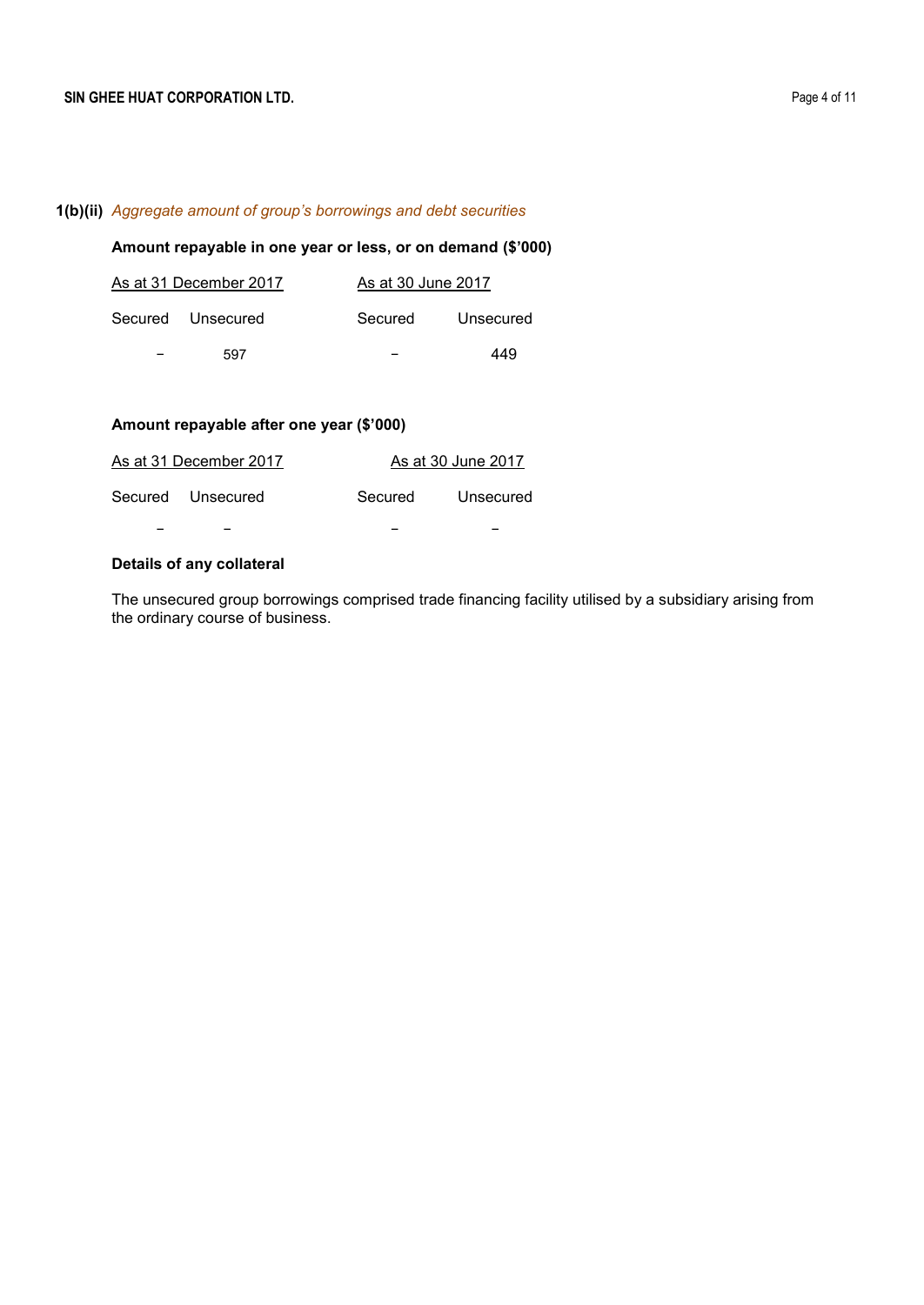**1(c)** *A cash flow statement (for the group), together with a comparative statement for the corresponding period of the immediately preceding financial year.*

# **Consolidated Statement of Cash Flows**

|                                                                                   |                                               | Group                 |                                          |                       |
|-----------------------------------------------------------------------------------|-----------------------------------------------|-----------------------|------------------------------------------|-----------------------|
|                                                                                   | Second quarter ended<br>31/12/2017<br>S\$'000 | 31/12/2016<br>S\$'000 | Half year ended<br>31/12/2017<br>S\$'000 | 31/12/2016<br>S\$'000 |
| Cash flows from operating activities                                              |                                               |                       |                                          |                       |
| Loss for the period                                                               | (79)                                          | (42)                  | (555)                                    | (432)                 |
| Adjustments for:                                                                  |                                               |                       |                                          |                       |
| Depreciation of property, plant and equipment                                     | 243                                           | 262                   | 488                                      | 508                   |
| Gain on disposal of property, plant and equipment                                 |                                               |                       |                                          | (6)                   |
| Finance income                                                                    | (79)                                          | (85)                  | (163)                                    | (178)                 |
| Finance cost                                                                      | 2                                             | 41                    | 39                                       | 49                    |
| Share of loss of joint venture                                                    |                                               | 50                    |                                          | 66                    |
| Tax expense/(credit)                                                              | 65                                            | (26)                  | 16                                       | (106)                 |
|                                                                                   | 152                                           | 200                   | (175)                                    | (99)                  |
| Changes in operating assets and liabilities:<br>Trade and other receivables       | (1, 156)                                      | 189                   | 787                                      | 1,706                 |
| Trade and other payables                                                          | 100                                           | 654                   | (299)                                    | 196                   |
| Inventories                                                                       | (668)                                         | (80)                  | (1,620)                                  | 935                   |
| Net cash (used in)/from operations                                                | (1, 572)                                      | 963                   | (1,307)                                  | 2,738                 |
| Income tax (paid)/refund                                                          |                                               | (32)                  | 25                                       | (32)                  |
| Net cash (used in)/from operating activities                                      | (1, 572)                                      | 931                   | (1, 282)                                 | 2,706                 |
| Cash flows from investing activities<br>Proceeds from sale of property, plant and |                                               |                       |                                          |                       |
| equipment                                                                         |                                               |                       |                                          | 6                     |
| Acquisition of property, plant and equipment                                      | (16)                                          | (305)                 | (43)                                     | (314)                 |
| Proceeds from redemption of debt securities                                       |                                               | 1,000                 | 2,000                                    | 1,000                 |
| Interest received                                                                 | 79                                            | 85                    | 163                                      | 183                   |
| Net cash from investing activities                                                | 63                                            | 780                   | 2,120                                    | 875                   |
| Cash flows from financing activities                                              |                                               |                       |                                          |                       |
| Interest paid                                                                     | (2)                                           | (4)                   | (3)                                      | (12)                  |
| Proceeds from borrowings                                                          | 597                                           |                       | 597                                      | 871                   |
| Repayment of borrowings                                                           |                                               | (871)                 | (449)                                    | (1,043)               |
| Dividend paid                                                                     | (444)                                         | (1, 110)              | (444)                                    | (1, 110)              |
| Net cash from/(used in) financing activities                                      | 151                                           | (1,985)               | (299)                                    | (1, 294)              |
| Net (decrease)/increase in cash and cash<br>equivalents                           | (1,358)                                       | (274)                 | 539                                      | 2,287                 |
| Cash and cash equivalents at beginning of the                                     |                                               |                       |                                          |                       |
| period<br>Effect of exchange rate fluctuations                                    | 31,640<br>(7)                                 | 28,563<br>10          | 29,737<br>(1)                            | 26,003<br>9           |
| Cash and cash equivalents at end of the period                                    | 30,275                                        | 28,299                | 30,275                                   | 28,299                |
|                                                                                   |                                               |                       |                                          |                       |
| Cash and cash equivalents comprise:                                               |                                               |                       |                                          |                       |
| Cash and bank balances                                                            | 10,275                                        | 14,299                | 10,275                                   | 14,299                |
| Short-term bank deposits                                                          | 20,000                                        | 14,000                | 20,000                                   | 14,000                |
|                                                                                   | 30,275                                        | 28,299                | 30,275                                   | 28,299                |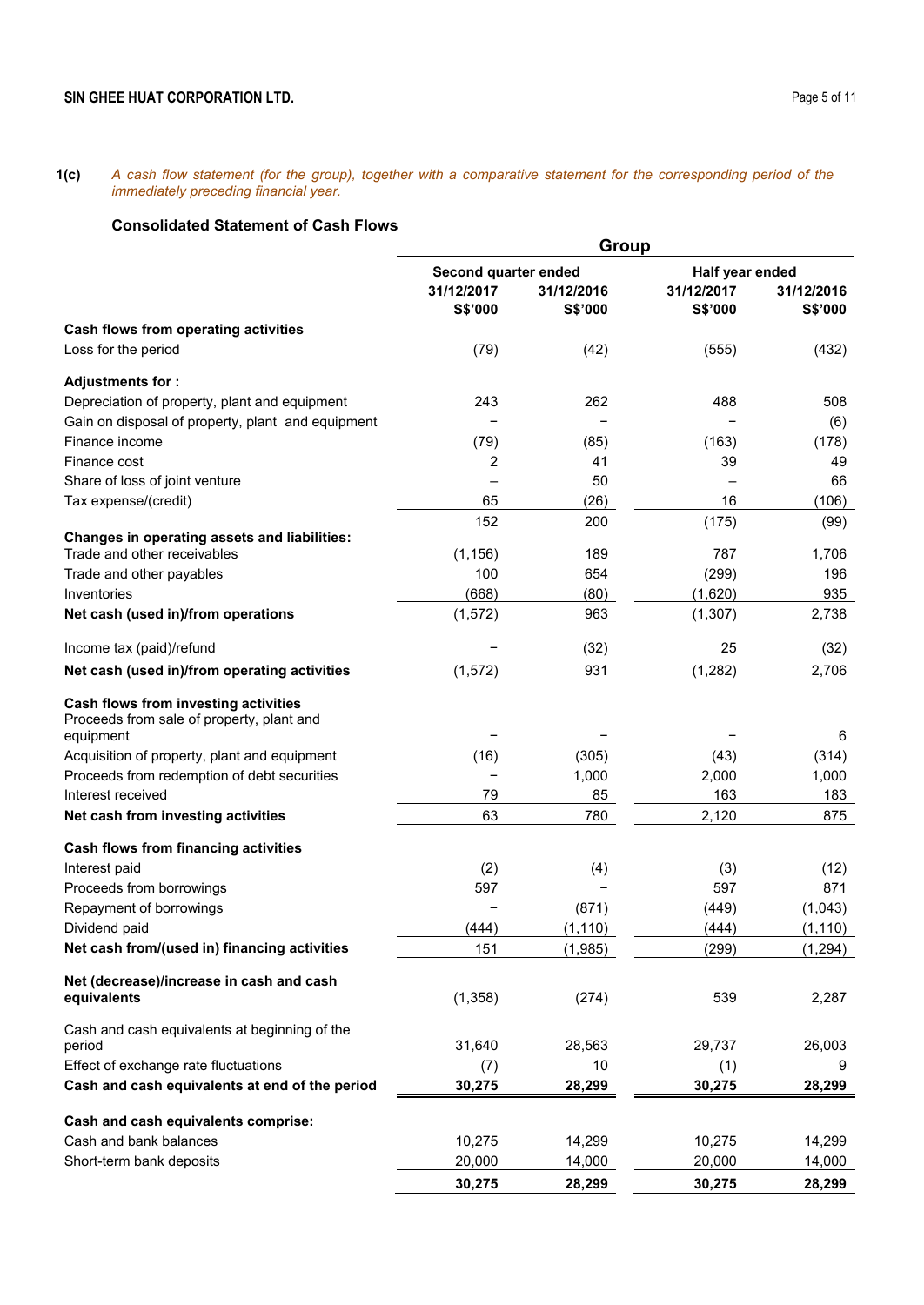**1(d)(i)** *A statement (for the issuer and group) showing either (i) all changes in equity, or (ii) changes in equity other than those arising from capitalisation issues and distributions to shareholders, together with a comparative statement for the corresponding period of the immediately preceding financial year.* 

# **Consolidated Statement of Changes in Equity for the Group**

|                                                                       | <b>Share</b><br>capital | <b>Revaluation</b><br>reserve | <b>Translation</b><br>reserve | <b>Retained</b><br>earnings | <b>Total</b> |
|-----------------------------------------------------------------------|-------------------------|-------------------------------|-------------------------------|-----------------------------|--------------|
|                                                                       | S\$'000                 | <b>S\$'000</b>                | <b>S\$'000</b>                | S\$'000                     | S\$'000      |
| Balance as at 1 July 2017                                             | 45,750                  | 2,916                         | 80                            | 35,726                      | 84,472       |
| Total comprehensive income for the quarter<br>ended 30 September 2017 |                         |                               | 6                             | (476)                       | (470)        |
| Balance as at 30 September 2017                                       | 45,750                  | 2,916                         | 86                            | 35,250                      | 84,002       |
| Total comprehensive income for the quarter<br>ended 31 December 2017  |                         |                               | (7)                           | (79)                        | (86)         |
| Dividend paid                                                         |                         |                               |                               | (444)                       | (444)        |
| Balance as at 31 December 2017                                        | 45,750                  | 2,916                         | 79                            | 34,727                      | 83,472       |
| Balance as at 1 July 2016                                             | 45,750                  | 2,916                         | 84                            | 37,110                      | 85,860       |
| Total comprehensive income for the quarter<br>ended 30 September 2016 |                         |                               | (1)                           | (390)                       | (391)        |
| Balance as at 30 September 2016                                       | 45,750                  | 2,916                         | 83                            | 36,720                      | 85,469       |
| Total comprehensive income for the quarter<br>ended 31 December 2016  |                         |                               | 10                            | (42)                        | (32)         |
| Dividend paid                                                         |                         |                               |                               | (1, 110)                    | (1, 110)     |
| Balance as at 31 December 2016                                        | 45,750                  | 2,916                         | 93                            | 35,568                      | 84,327       |

# **Statement of Changes in Equity for the Company**

|                                                                       | <b>Share</b><br>capital | <b>Revaluation</b><br>reserve | <b>Retained</b><br>earnings | <b>Total</b>   |
|-----------------------------------------------------------------------|-------------------------|-------------------------------|-----------------------------|----------------|
|                                                                       | <b>S\$'000</b>          | <b>S\$'000</b>                | <b>S\$'000</b>              | <b>S\$'000</b> |
| Balance as at 1 July 2017                                             | 45,750                  | 2,916                         | 36,193                      | 84,859         |
| Total comprehensive income for the quarter ended                      |                         |                               |                             |                |
| 30 September 2017                                                     |                         |                               | (418)                       | (418)          |
| Balance as at 30 September 2017                                       | 45,750                  | 2,916                         | 35,775                      | 84,441         |
| Total comprehensive income for the quarter ended<br>31 December 2017  |                         |                               | 59                          | 59             |
| Dividend paid                                                         |                         |                               | (444)                       | (444)          |
| Balance as at 31 December 2017                                        | 45,750                  | 2,916                         | 35,390                      | 84,056         |
| Balance as at 1 July 2016                                             | 45,750                  | 2,916                         | 37,889                      | 86,555         |
|                                                                       |                         |                               |                             |                |
| Total comprehensive income for the quarter ended<br>30 September 2016 |                         |                               | (342)                       | (342)          |
| Balance as at 30 September 2016                                       | 45,750                  | 2,916                         | 37,547                      | 86,213         |
| Total comprehensive income for the quarter ended                      |                         |                               |                             |                |
| 31December 2016                                                       |                         |                               | (67)                        | (67)           |
| Dividend paid                                                         |                         |                               | (1, 110)                    | (1, 110)       |
| Balance as at 31 December 2016                                        | 45,750                  | 2,916                         | 36,370                      | 85,036         |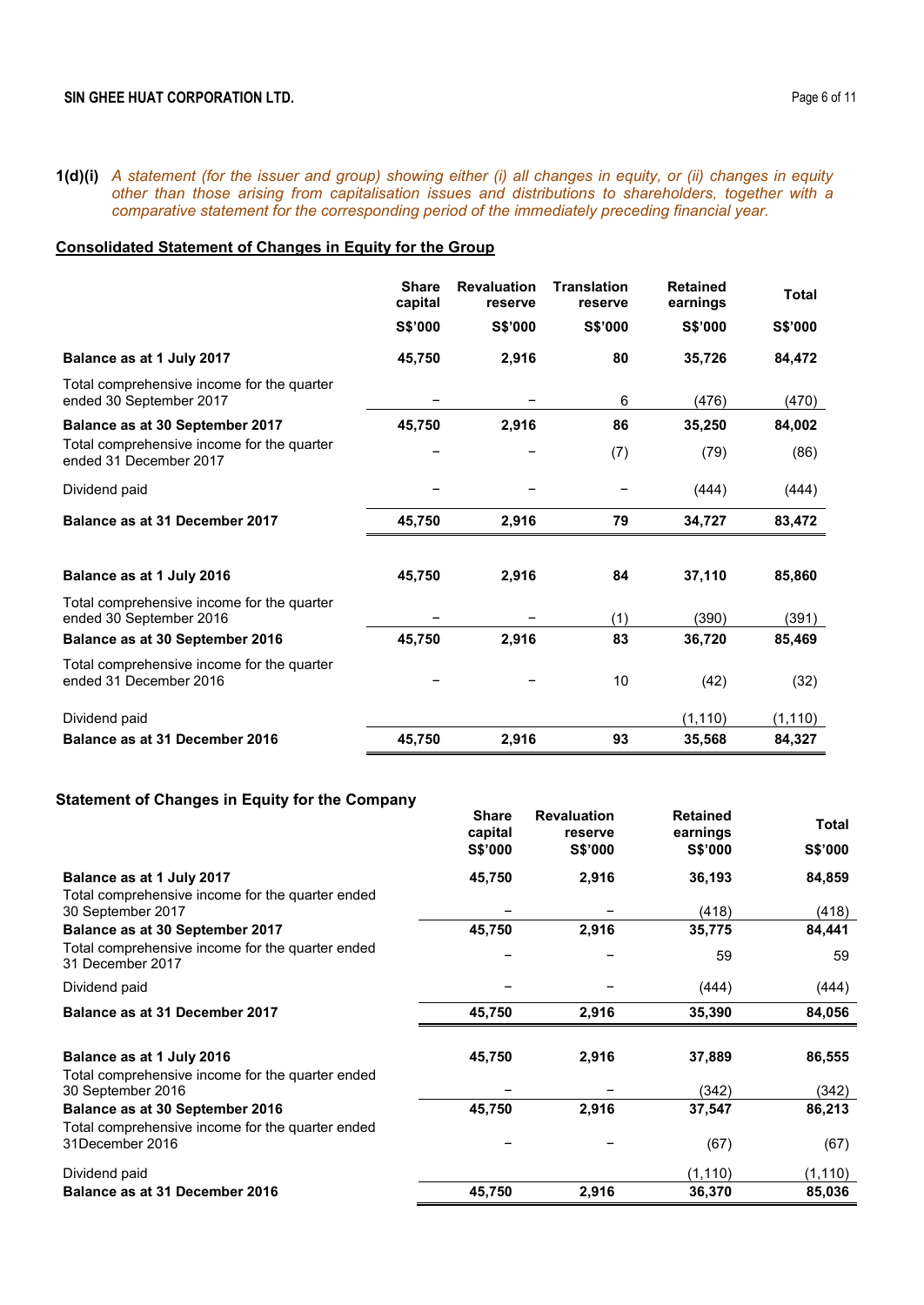**1(d)(ii)** *Details of any changes in the company's share capital arising from rights issue, bonus issue, share buybacks, exercise of share options or warrants, conversion of other issues of equity securities, issue of shares for cash or as consideration for acquisition or for any other purpose since the end of the previous period reported on. State the number of shares that may be issued on conversion of all the outstanding convertibles, if any, against the total number of issued shares excluding treasury shares and subsidiary holdings of the issuer, as at the end of the current financial period reported on and as at the end of the corresponding period of the immediately preceding financial year. State also the number of shares held as treasury shares and the number of subsidiary holdings, if any, and the percentage of the aggregate number of treasury shares and subsidiary holdings held against the total number of shares outstanding in a class that is listed as at the end of the current financial period reported on and as at the end of the corresponding period of the immediately preceding financial year.*

There was no change in the share capital of the Company during the period reported on.

There were no outstanding convertibles and treasury shares as at 31 December 2017 and 31 December 2016.

**1(d)(iii)** *To show the total number of issued shares excluding treasury shares as at the end of the current financial period and as at the end of the immediately preceding year:* 

|                           | As at 31/12/2017 | As at 30/06/2017 |
|---------------------------|------------------|------------------|
| Number of shares in issue | 222.000.000      | 222.000.000      |

**1(d)(iv)** *A Statement showing all sales, transfers, cancellation and/or use of treasury shares as at the end of the current financial period report on:* 

Not applicable.

**1(d)(v)** *A Statement showing all sales, transfers, cancellation and/or use of subsidiary holdings as at the end of the current financial period report on:* 

Not applicable

**2.** *Whether the figures have been audited or reviewed and in accordance with which auditing standard or practice.*

The figures have not been audited or reviewed by the auditors.

**3.** *Where the figures have been audited or reviewed, the auditors' report (including any qualifications or emphasis of a matter).*

Not applicable.

**4.** *Whether the same accounting policies and methods of computation as in the issuer's most recently audited annual financial statements have been applied.*

The Group has applied the same accounting policies and methods of computation in the preparation of the financial statements for the current financial period as those of the audited financial statements for the financial year ended 30 June 2017.

**5.** *If there are any changes in the accounting policies and methods of computation, including any required by an accounting standard, what has changed, as well as the reasons for, and the effect of, the change.*

Not applicable.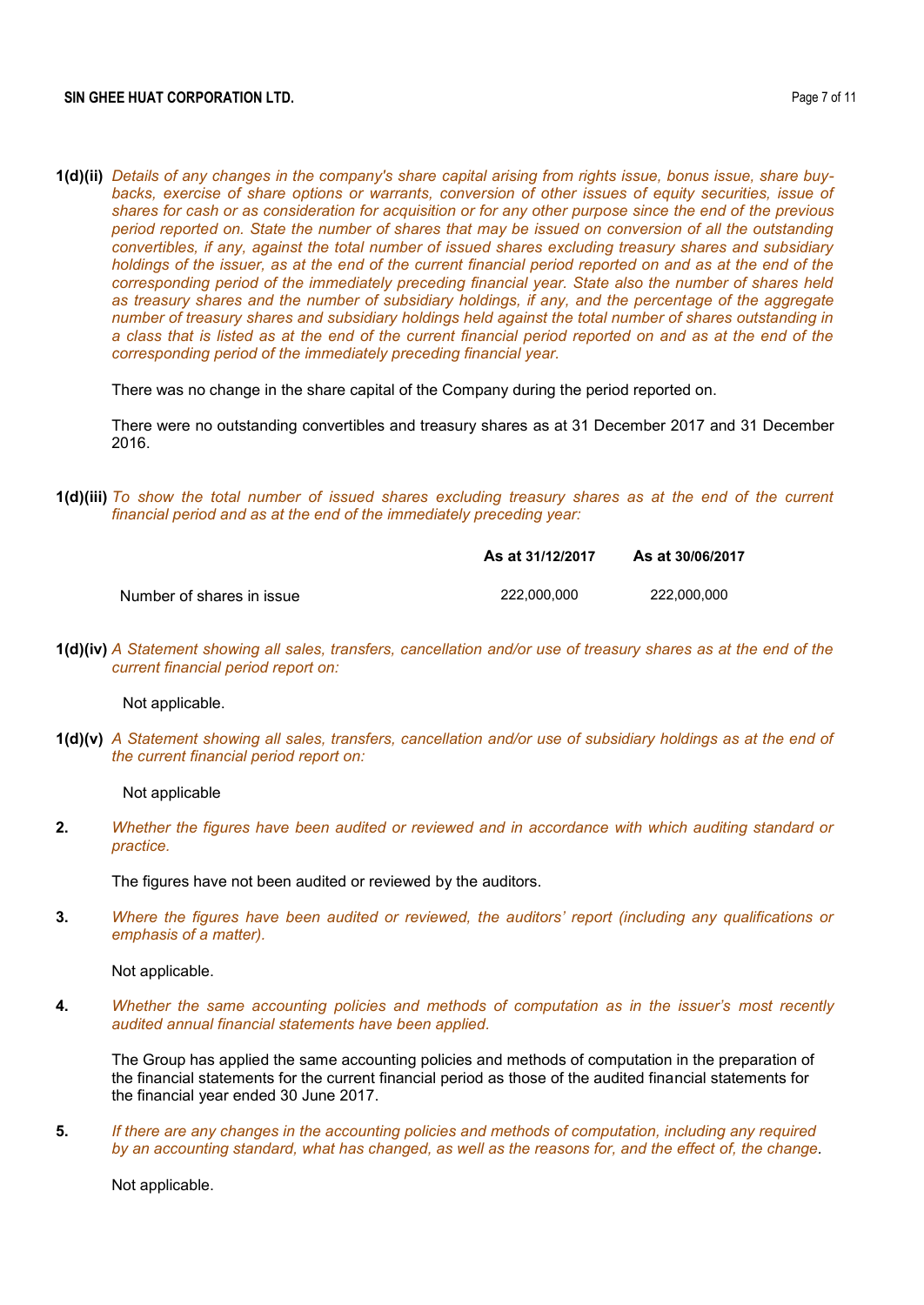6. *Earnings per ordinary share of the group for the current financial period reported on and the corresponding period of the immediately preceding financial year, after deducting any provision for preference dividends:*

#### **Earnings per Share**

|                                                               | <b>Group</b>         |             | Group<br>Half year ended |             |
|---------------------------------------------------------------|----------------------|-------------|--------------------------|-------------|
|                                                               | Second quarter ended |             |                          |             |
|                                                               | 31/12/2017           | 31/12/2016  | 31/12/2017               | 31/12/2016  |
| Earnings per share (cents)                                    |                      |             |                          |             |
| based on weighted average number of<br>(a)<br>shares in issue | (0.04)               | (0.02)      | (0.25)                   | (0.19)      |
| (b) on a fully diluted basis                                  | (0.04)               | (0.02)      | (0.25)                   | (0.19)      |
| Weighted average number of shares in issue                    | 222,000,000          | 222,000,000 | 222,000,000              | 222,000,000 |

- **7**. *Net asset value (for the issuer and group) per ordinary share based on the total number of issued shares excluding treasury shares of the issuer at the end of the:*
	- *(a) current financial period reported on; and*
	- *(b) immediately preceding financial year.*

#### **Net Asset Value per Share**

|                                                                    | Group       |             | Company     |             |  |
|--------------------------------------------------------------------|-------------|-------------|-------------|-------------|--|
|                                                                    | 31/12/2017  | 30/06/2017  | 31/12/2017  | 30/06/2017  |  |
| Net asset value per share based<br>on issued share capital (cents) | 37.6        | 38.1        | 37.9        | 38.2        |  |
| Number of shares on issue                                          | 222,000,000 | 222,000,000 | 222,000,000 | 222,000,000 |  |

- **8.** *A review of the performance of the group, to the extent necessary for a reasonable understanding of the group's business. It must include a discussion of the following:*
	- *(a) any significant factors that affected the turnover, costs and earnings of the group for the current financial period reported on, including (where applicable) seasonal or cyclical factors; and*
	- *(b) any material factors that affected the cash flow, working capital, assets and liabilities of the group during the current financial period reported on.*

# **REVIEW OF PERFORMANCE**

#### **Consolidated Income Statement For the second quarter ended 31 December 2017 ("2Q2018")**

The Group posted a revenue of \$7.89 million for the second quarter ended 31 December 2017 – slightly lower than the revenue of \$8.04 million recorded in 2Q2017, the corresponding quarter of the preceding financial year.

Gross profit amount for 2Q2018 rose 7% to \$2.01 million (2Q2017: \$1.88 million) mainly attributed to improved selling prices as well as lower cost of materials purchased in earlier periods, notwithstanding a marginal drop in revenue and an increased provision for inventory impairment associated with certain slow-moving inventories.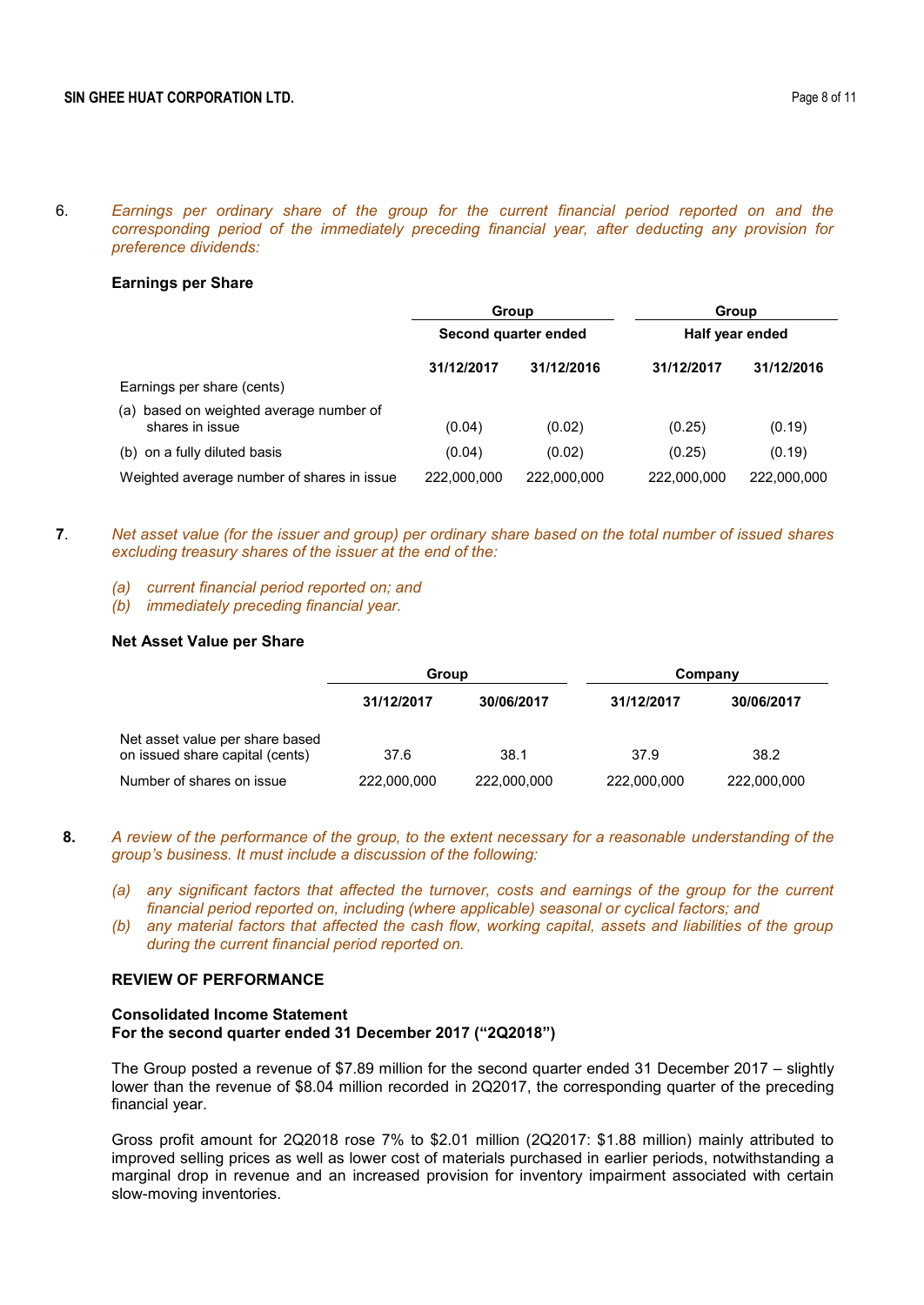For 2Q2018, other operating income dropped to \$29,000 (2Q2017: \$343,000) whereas other operating expenses were \$22,000 (2Q2017: \$nil) mainly because there was a small foreign exchange loss of \$13,000 in 2Q2018 as against a large foreign exchange gain of \$289,000 garnered in 2Q2017.

Finance income for 2Q2018 was lower at \$79,000 (2Q2017: \$85,000) largely due to the interest rate differentials between a reduced portfolio of bond securities and increased fixed deposits.

Finance cost dropped to \$2,000 in 2Q2018 (2Q2017: \$41,000) mainly because there was redemption of bond securities which necessitated the associated unamortised costs to be expensed off in 2Q2017, whereas there was no similar redemption of bond securities in 2Q2018.

Distribution costs and administrative expenses were lower mainly due to lower staff costs.

Tax expense of \$65,000 arose in 2Q2018 mainly due to a decrease in deferred tax asset of the Company.

The above resulted in a net loss of \$79,000 (2Q2017: \$42,000) for the quarter.

#### **Consolidated Income Statement For the half year ended 31 December 2017 ("1H2018")**

The Group closed the half year ended 31 December 2017 with a revenue of \$15.18 million - 4% lower than the \$15.81 million posted in 1H2017, the corresponding period of the preceding financial year. The market remained subdued, sales revenue hovering around \$8.00 million each quarter throughout 1H2018.

Gross profit amount for 1H2018 was 10% higher at \$3.91 million (1H2017: \$3.54 million) supported by improved selling prices and lower costs of materials which were purchased in earlier periods.

Finance income for 1H2018 was lower at \$163,000 (1H2017: \$178,000) mainly due to differentials in interest rates between the reduced portfolio of bond securities and short-term bank deposits.

Finance cost for 1H2018 was lower at \$39,000 (1H2017: \$49,000) mainly because there was smaller quantum of unamortrised costs being expensed off in 1H2018 relating to the redemption of certain bond securities.

The above collectively resulted in a net loss of \$555,000 (1H2017: \$432,000) for the current half year.

#### **Financial Position and Cash Flows**

Expenditure on plant and equipment for 2Q2018 decreased to \$16,000 (2Q2017: \$305,000) mainly because the upgrading and implementation of the new ERP system were completed in 2Q2017. For this similar reason, expenditure on plant and equipment deceased to \$43,000 (1H2017: \$314,000) during the current half year.

Trade and other payables decreased 11% to \$2.47 million (30 June 2017: \$2.77 million) as liabilities were paid down when they fell due. Inventories had increased to \$38.49 million since the start of the current financial year as the Group continued to replenish fast-moving inventories. Advance payments to suppliers were higher as of 31 December 2017 compared with similar payments a quarter ago. These mainly accounted for the net cash used in operations of \$1.57 million (negative) for 2Q2018 as against positive cash generated from operations of \$963,000 in 2Q2017. These similar factors also led to negative cash used in operations in 1H2018.

Other financial assets were lower at \$1.00 million (30 June 2017: \$3.04 million) as certain bond securities were redeemed by the bond issuers during the period. There was no redemption in 2Q2018 compared with a redemption of \$1.00 million in 2Q2017. For the half year ended 31 December 2017, the redemption amounted to \$2.00 million (1H2017: \$1.00 million).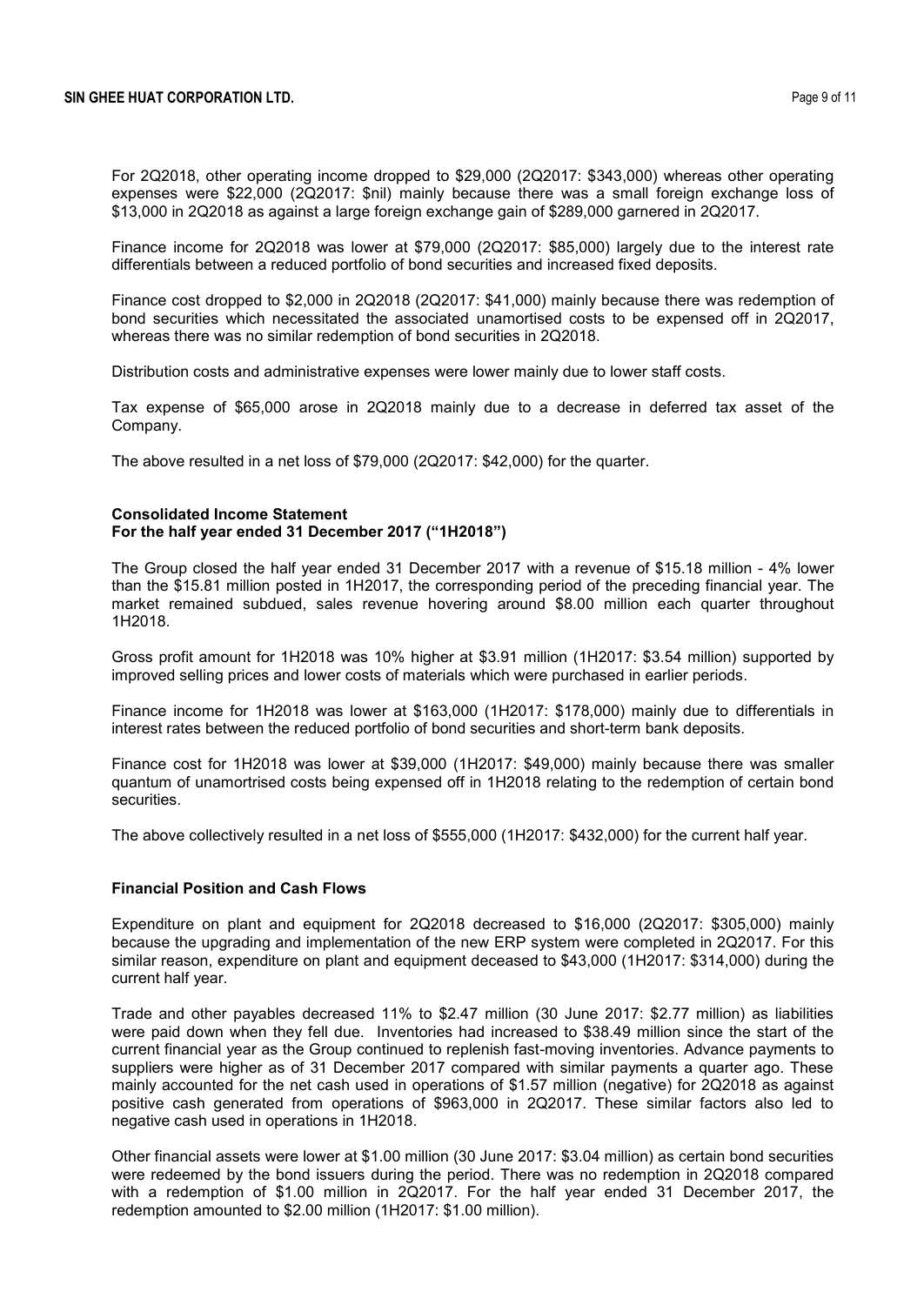Net cash from investing activities for 2Q2018 was lower at \$63,000 (2Q2017: \$780,000) mainly because there were proceeds of \$1.00 million from the redemption of bond securities in 2Q2017 but none in 2Q2018. On the other hand, net cash from investing activities for 1H2018 was higher at \$2.12 million (1H2017: \$875,000) mainly due to the larger redemption quantum of bond securities during the current half year.

Net cash from financing activities in 2Q2018 was \$151,000 as opposed to net cash of \$1.99 million used in financing activities in 2Q2017. The disparity was mainly due to lower dividend paid (in respect of the preceding financial year) of \$444,000 (2Q2017: \$1.11 million), as well as short-term borrowings of \$597,000 (2Q2017: \$nil) whereas repayment of borrowings was \$nil (2Q2017: \$871,000). These factors also contributed to lower net cash used in financing activities in 1H2018 amounting to \$299,000 (1H2017: \$1.29 million).

**9.** *Where a forecast, or a prospect statement, has been previously disclosed to shareholders, any variance between it and the actual results.*

#### Not applicable

**10.** *A commentary at the date of the announcement of the significant trends and competitive conditions of the industry in which the group operates and any known factors or events that may affect the group in the next reporting period and the next 12 months.*

Oil prices have risen somewhat recently. This has resulted in a slight pickup in business activities in the oil and gas industry which might result in an increase in the demand for our products in the new calendar year.

#### **11.** *Dividend*

*(a) Current Financial Period Reported On*

*Any dividend declared for the current financial period reported on?* No

*(b) Corresponding Period of the Immediately Preceding Financial Year*

*Any dividend declared for the corresponding period of the immediately preceding financial year?* No

- *(c) Date payable:* Not applicable
- *(d) Books closure date:* Not applicable

*(e) The date on which Registrable Transfers received by the company will be registered before entitlements to the dividend are determined:* Not applicable

**12.** *If no dividend has been declared (recommended), a statement to that effect.*

No dividend has been declared or recommended for the quarter ended 31 December 2017.

**13.** *If the Group has obtained a general mandate from shareholders for IPTs, the aggregate value of such transactions as required under Rule 920(1)(a)(ii). If no IPT mandate has been obtained, a statement to that effect.*

The Group does not have any general mandate from shareholders pursuant to Rule 920.